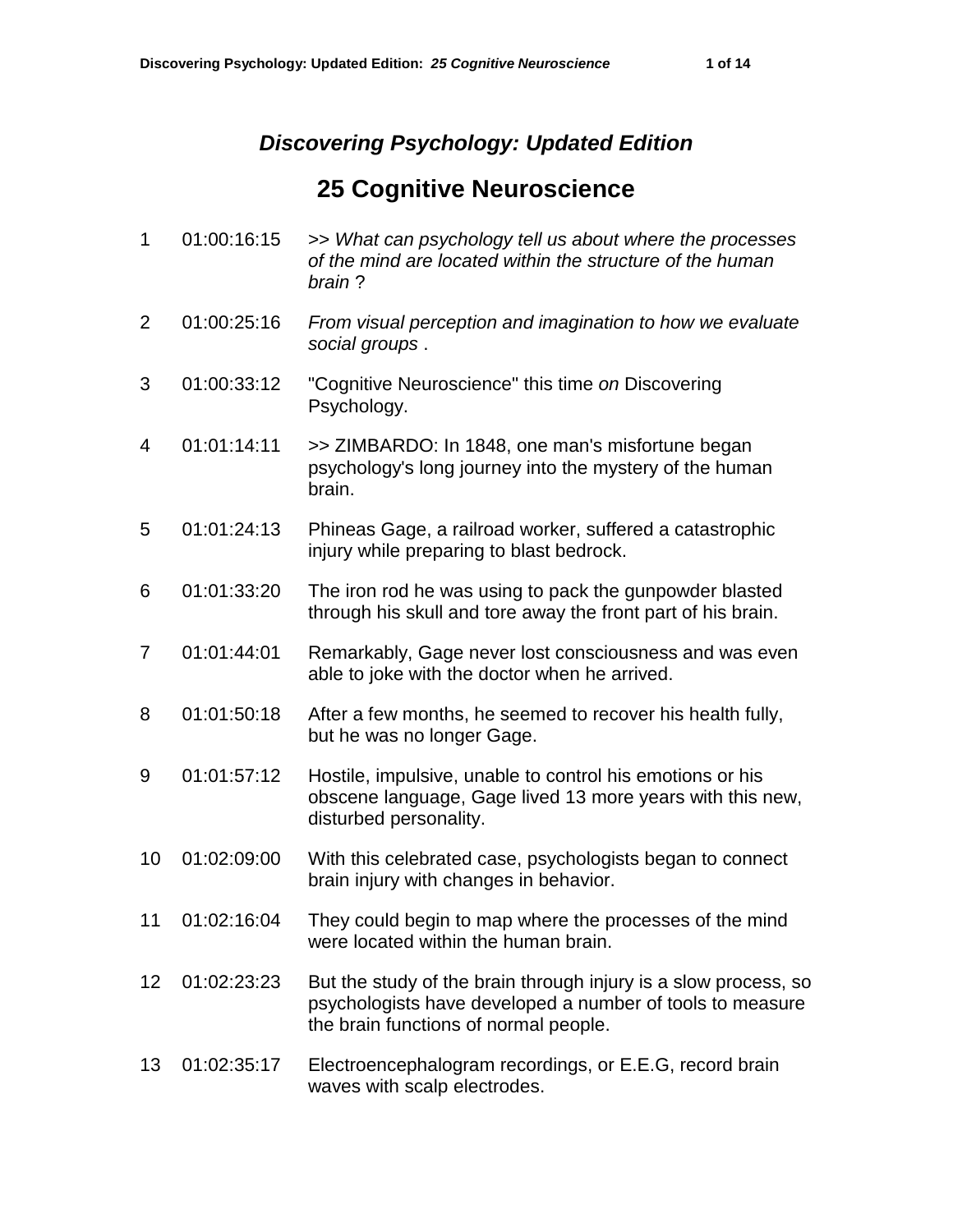| 14 | 01:02:44:09 | Event-related potentials, or E.R.P, can record brain waves<br>during specific cognitive events.                                                                                                                                    |
|----|-------------|------------------------------------------------------------------------------------------------------------------------------------------------------------------------------------------------------------------------------------|
| 15 | 01:02:52:28 | Computer-assisted tomography, or CAT scan, can show the<br>brain's structure.                                                                                                                                                      |
| 16 | 01:02:59:28 | Positron emission tomography, or PET scan, was first to<br>image the brain in action.                                                                                                                                              |
| 17 | 01:03:07:19 | But a new tool introduced in the 1990s goes one step<br>further.                                                                                                                                                                   |
| 18 | 01:03:13:01 | Functional magnetic resonance imaging, or fMRI, can show<br>the brain at work in high resolution.                                                                                                                                  |
| 19 | 01:03:21:13 | For the first time, psychologists can see the mind's<br>functioning deep inside the physiology of the active brain in<br>normal people.                                                                                            |
| 20 | 01:03:32:02 | When our brain is active, it uses up the oxygen supply in that<br>area.                                                                                                                                                            |
| 21 | 01:03:37:15 | This momentary depletion is followed by an oversupply of<br>oxygen rushed to the site.                                                                                                                                             |
| 22 | 01:03:43:25 | This alters the magnetic qualities of the blood -- a change<br>recorded by the scanner.                                                                                                                                            |
| 23 | 01:03:51:07 | After further computer processing, a detailed picture of that<br>local brain activity emerges.                                                                                                                                     |
| 24 | 01:03:59:05 | With new brain-imaging technology, psychological scientists<br>can explore far more about our abilities than ever before,<br>from better-known systems like perception to less-<br>understood systems like motivation and emotion. |
| 25 | 01:04:15:04 | Perhaps our most awe-inspiring ability is how we see the<br>world.                                                                                                                                                                 |
| 26 | 01:04:20:26 | Vision is so complex, about 40% of our brain is devoted to it.                                                                                                                                                                     |
| 27 | 01:04:26:18 | Decades of human and animal studies have revealed what is<br>happening in the early stages of vision.                                                                                                                              |
| 28 | 01:04:33:27 | Light energy converted to neural signals travels from the<br>retina to the thalamus.                                                                                                                                               |
| 29 | 01:04:39:17 | Then these signals move to the back of each hemisphere of                                                                                                                                                                          |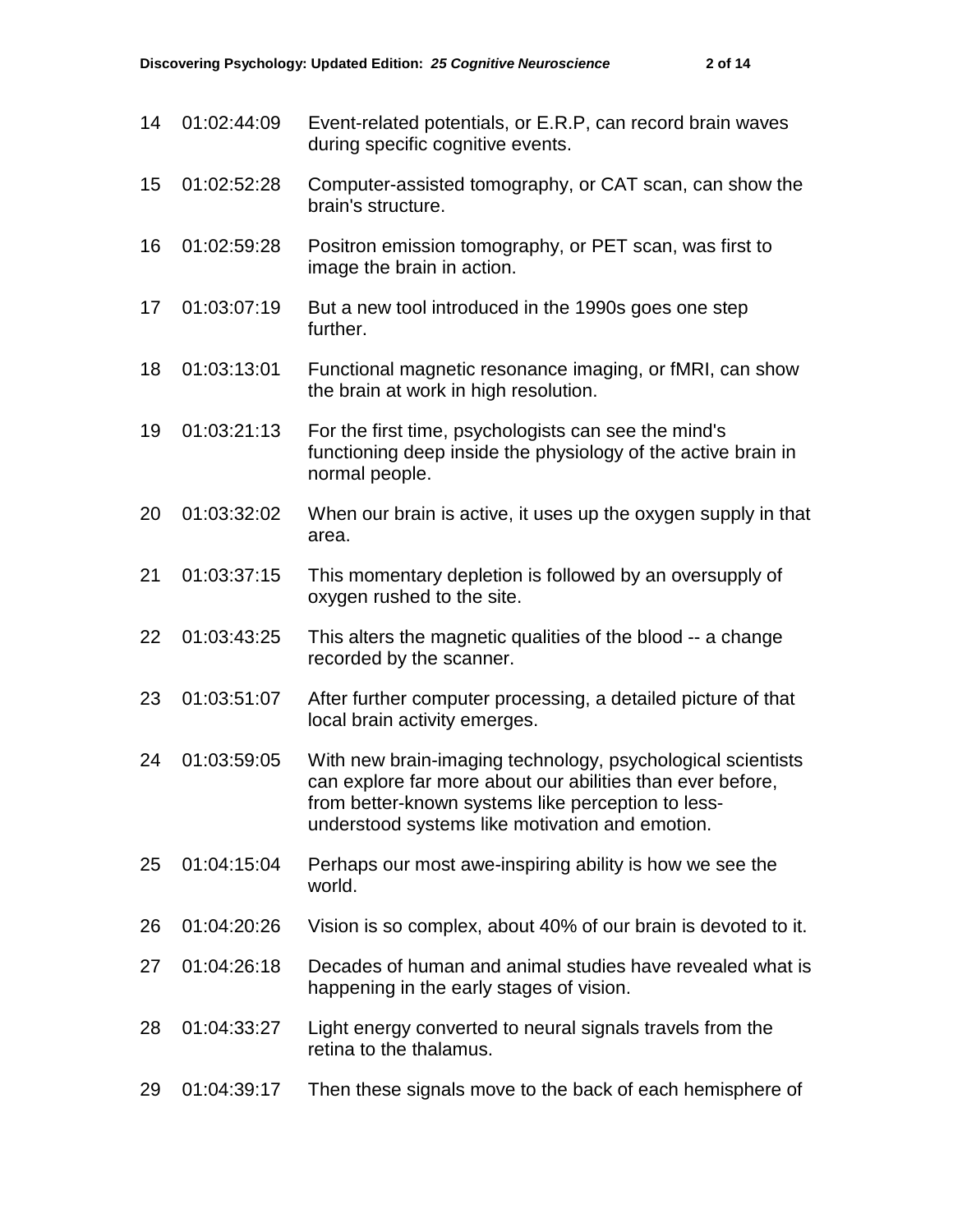the brain to an area called the primary visual cortex.

- 30 01:04:48:11 It is this area that researchers are beginning to explore with fMRI.
- 31 01:04:54:18 David Heeger has studied some of the specialized functions of this visual center.
- 32 01:05:00:17 >> Of the neocortex, pretty much the back third is involved in some way or another with visual processing.
- 33 01:05:08:09 The primary visual cortex, which is also called V-1, is the first receiving area in visual cortex that receives that information coming from the eyes through the thalamus.
- 34 01:05:19:03 And that's right along here, and rolls over a little bit onto the back side right there.
- 35 01:05:23:08 And from there the neural signals fan out to a whole bunch of other visual areas of the brain.
- 36 01:05:31:04 >> ZIMBARDO: In fact, there may be as many as 40 distinct visual areas in the cortex of the brain.
- 37 01:05:38:21 And some of these visual areas record what we see almost photographically -- a process called retinotopic mapping.
- 38 01:05:50:09 Animal studies show how this works.
- 39 01:05:53:29 In a monkey brain, visual neurons were chemically treated to turn dark.
- 40 01:05:59:26 After seeing this wheel-like pattern, the monkey's brain recorded the image seen here in a section of its visual cortex.
- 41 01:06:09:26 This representation of the physical world is the starting point for further visual processing.
- 42 01:06:16:22 >> So, you know, as I'm looking out here in front of me, at some object, I need to know a lot of things about that object.
- 43 01:06:26:06 I need to know how far away it is.
- 44 01:06:28:22 If it's hurtling toward me, is it small enough that I can reach out and catch it or do I have to duck and get out of the way?
- 45 01:06:33:01 I might want to know something about what color it is, whether it has a texture on it or not.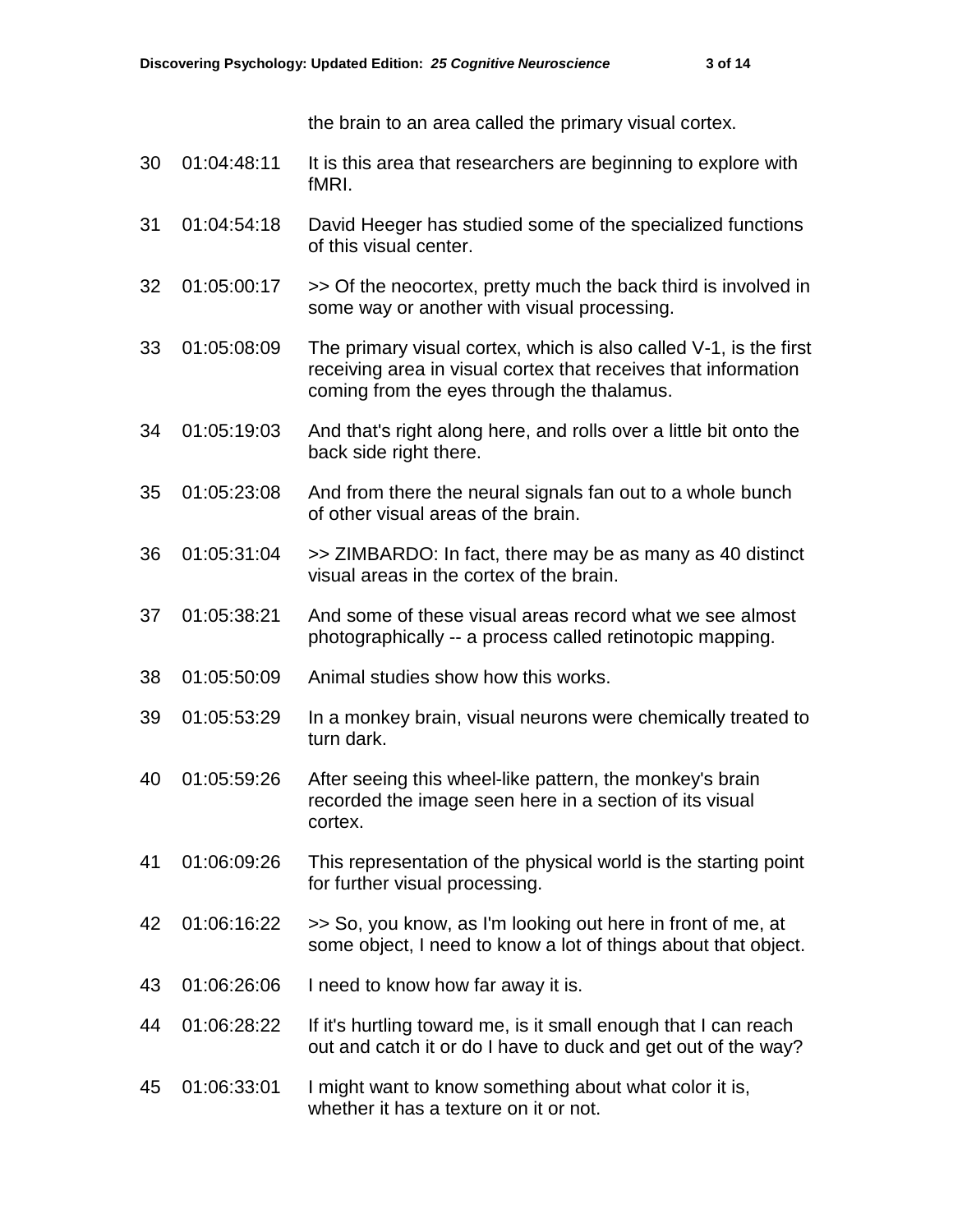- 46 01:06:41:15 >> ZIMBARDO: With fMRI, Heeger can observe visual processes at work at the back of the brain.
- 47 01:06:47:24 >> Here we're going to look at an example of how different areas of visual cortex are specialized for different kinds of visual functions.
- 48 01:06:58:23 On the top, you're seeing a flickering checkerboard here that's alternating with a blank gray screen and a pattern of randomly positioned white dots that are first moving, then stationary.
- 49 01:07:10:00 The bottom two panels are showing visual cortex responding.
- 50 01:07:15:07 On the bottom right, in response to the flickering checkerboard you see activity in V-1, primary visual cortex.
- 51 01:07:21:16 On the bottom left, you're seeing activity in the same place, but you're also seeing activity here in the right hemisphere and over here in the left hemisphere -- visual area MT - that's very specialized for visual motion processing.
- 52 01:07:36:00 >> ZIMBARDO: The visual areas funnel information to two higher processing regions.
- 53 01:07:41:06 The parietal cortex helps us determine where things are in space so we can grab, duck and navigate.
- 54 01:07:50:11 And the temporal lobe helps us to determine what kinds of objects we are looking at.
- 55 01:07:57:13 Nancy Kanwisher of MIT is studying a portion of the temporal lobe where we recognize a high-priority object: the human face.
- 56 01:08:09:17 >> What we usually see is a little patch of brain in the back, in the right hemisphere -- mine is right about in there some place -- on the bottom surface of the brain that produces a much stronger signal when the subjects look at faces than when they look at anything else.
- 57 01:08:27:06 All you need to do is lie there, hold real still and look attentively...
- 58 01:08:31:02 >> ZIMBARDO: This brain activity occurs across a wide range of faces.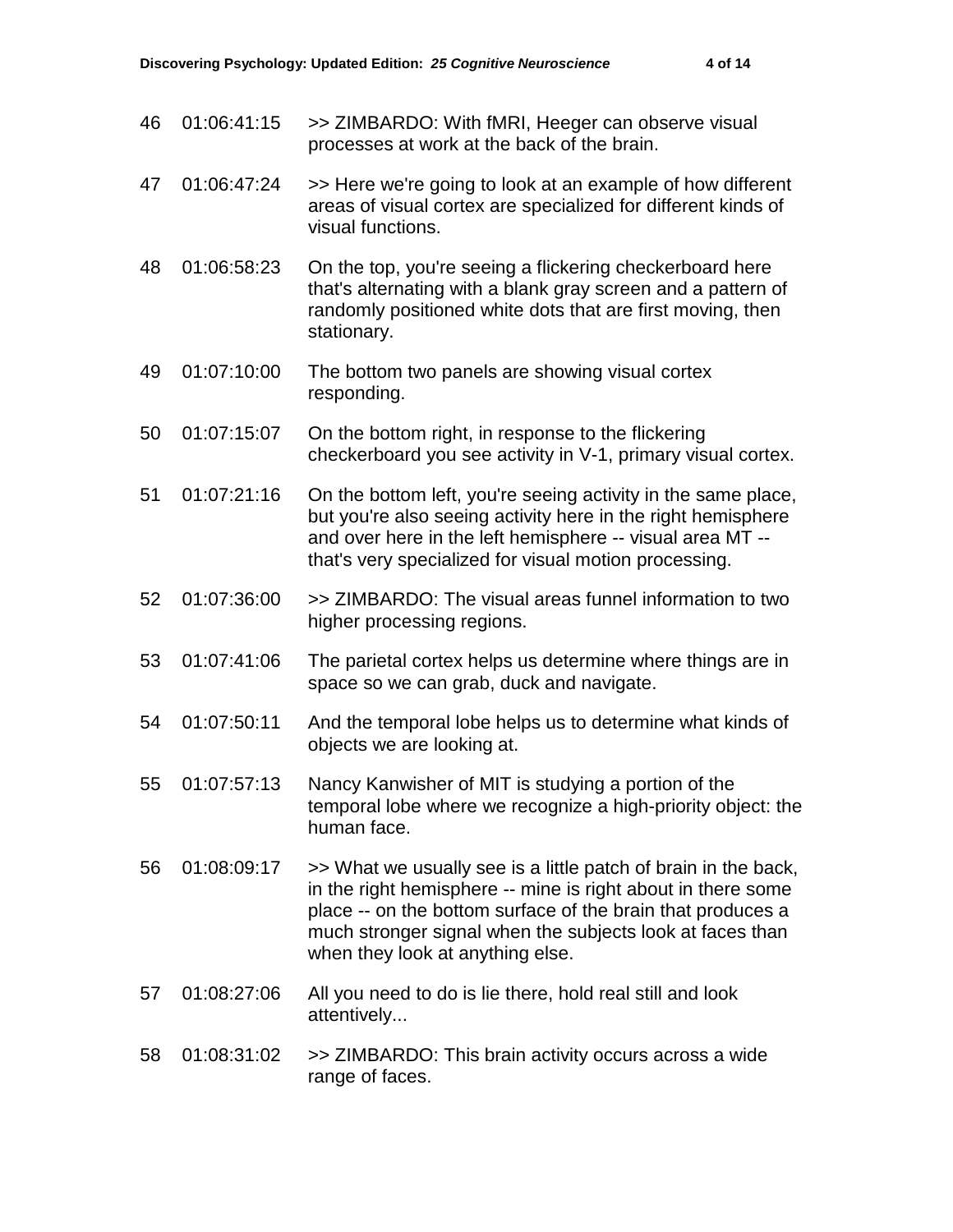- 59 01:08:34:20 Front views, side views, line drawings, cartoon faces, even cat faces all produced a very strong response.
- 60 01:08:45:10 But was it really whole faces that were creating this effect or just parts of faces?
- 61 01:08:49:26 >> One of the things we've been concerned with is to argue that it really is faces per se that this area responds to rather than, say, two little dots, or curvy lines, or other kind of simpler descriptions of features that may be present in faces, but may not themselves be faces.
- 62 01:09:06:21 So if you look at this image, most people can't tell what that is.
- 63 01:09:12:05 On the other hand, if you look at this image, sometimes it takes a second, but most people eventually get it.
- 64 01:09:19:17 This is actually the same image.
- 65 01:09:21:00 So it's not just the curves or dots or angles in the image, because they're the same.
- 66 01:09:25:23 It's the same image.
- 67 01:09:27:19 It's whether you perceive a face in the image or not.
- 68 01:09:32:09 >> ZIMBARDO: For humans and other social primates, decoding faces is essential.
- 69 01:09:40:08 A brief glance can tell you who someone is -- their sex, their mood -- and enables us to judge if they are friend or foe.
- 70 01:09:49:29 Repeated processing of faces over time may actually feed back to change the structure of our brain.
- 71 01:09:58:13 >> It is known that the cortex is very astic, and organizes itself around the experiences it has.
- 72 01:10:05:19 So maybe simply because we look at faces all the time in our daily lives, that is sufficient to produce a special-purpose patch of cortex that does face recognition.
- 73 01:10:14:29 But of course, the other perfectly plausible story is that recognizing faces was so critical to the survival of our primate ancestors that natural selection helped shape cortical machinery dedicated to face recognition.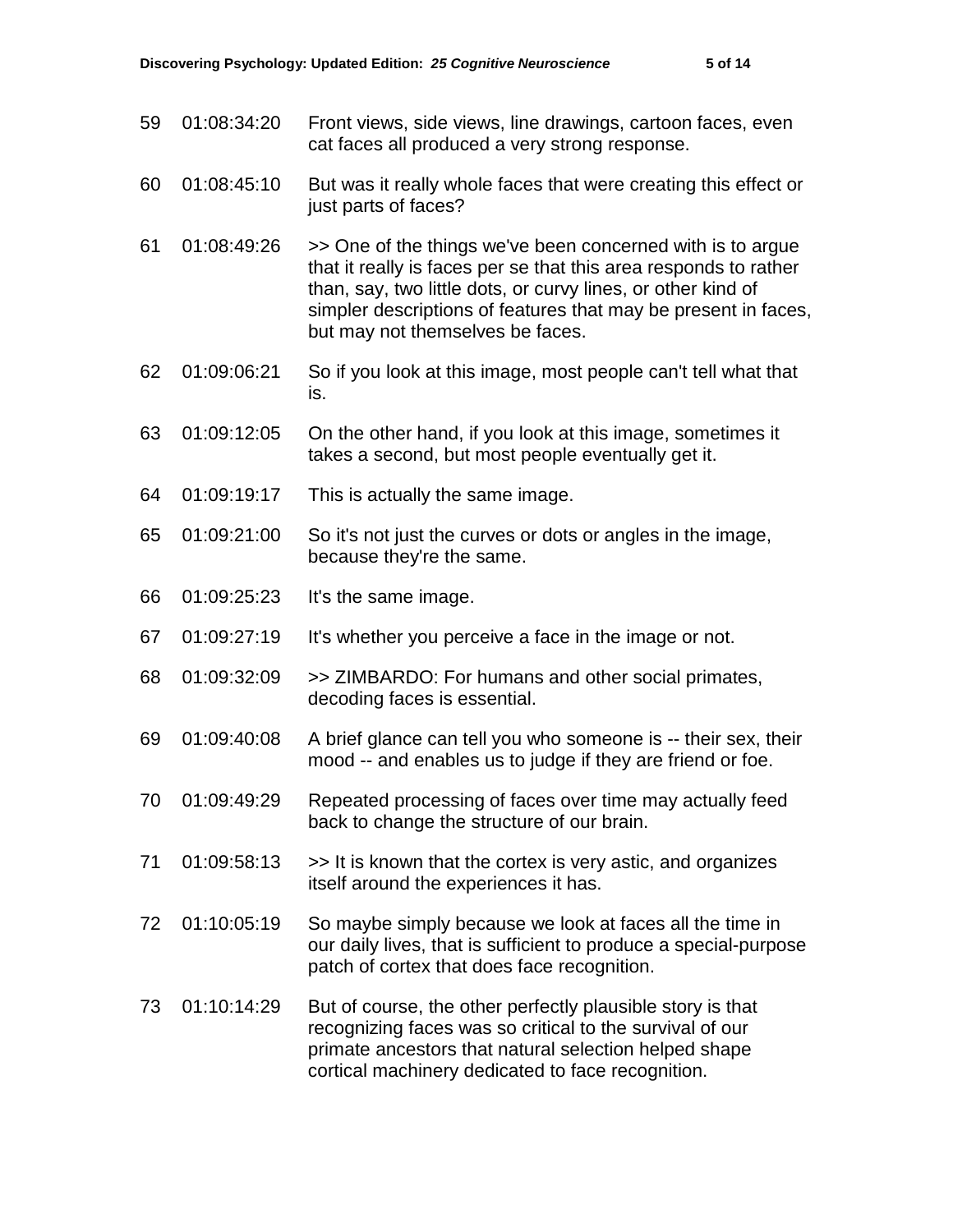74 01:10:32:17 >> ZIMBARDO: There is another kind of visual processing the brain engages in, and it's called the mind's eye -- the mental imagery that occurs while we think about scenes and objects. 75 01:10:43:12 Researchers have now discovered that many of the brain areas used for vision are also the same as those used while we imagine. 76 01:10:52:28 Stephen Kosslyn of Harvard University has been investigating the relationship between these two complementary visual systems. 77 01:11:01:24 >> Wouldn't it be a pity to let 40% of your brain just be involved in perception? 78 01:11:07:28 Why not usurp that, use it in thinking as well? 79 01:11:11:20 And that's what mental imagery is all about. 80 01:11:14:21 >> ZIMBARDO: Mental imagery allows us to manipulate what we have stored in visual memory so we can use that information to anticipate and solve problems. 81 01:11:25:13 >> And this sort of looks like an oxygen mask, but it's actually... 82 01:11:30:05 >> ZIMBARDO: With another brain imaging technology, PET scan, Kosslyn's team has studied how visual perception and mental imagery overlap. 83 01:11:38:18 On a computer screen, subjects imagined a letter inside a grid. 84 01:11:43:14 An x was displayed. 85 01:11:45:17 The subjects had to indicate if the x touched the imagined letter. 86 01:11:51:08 Finally, they identified objects displayed at oblique angles. 87 01:11:57:19 Of all the brain areas active in mental imagery and in vision, two-thirds were activated in common. 88 01:12:06:05 We quite literally see with our mind's eye. 89 01:12:10:13 We even move our eyes in the same way while we imagine a scene as when we visually scan the scene in the external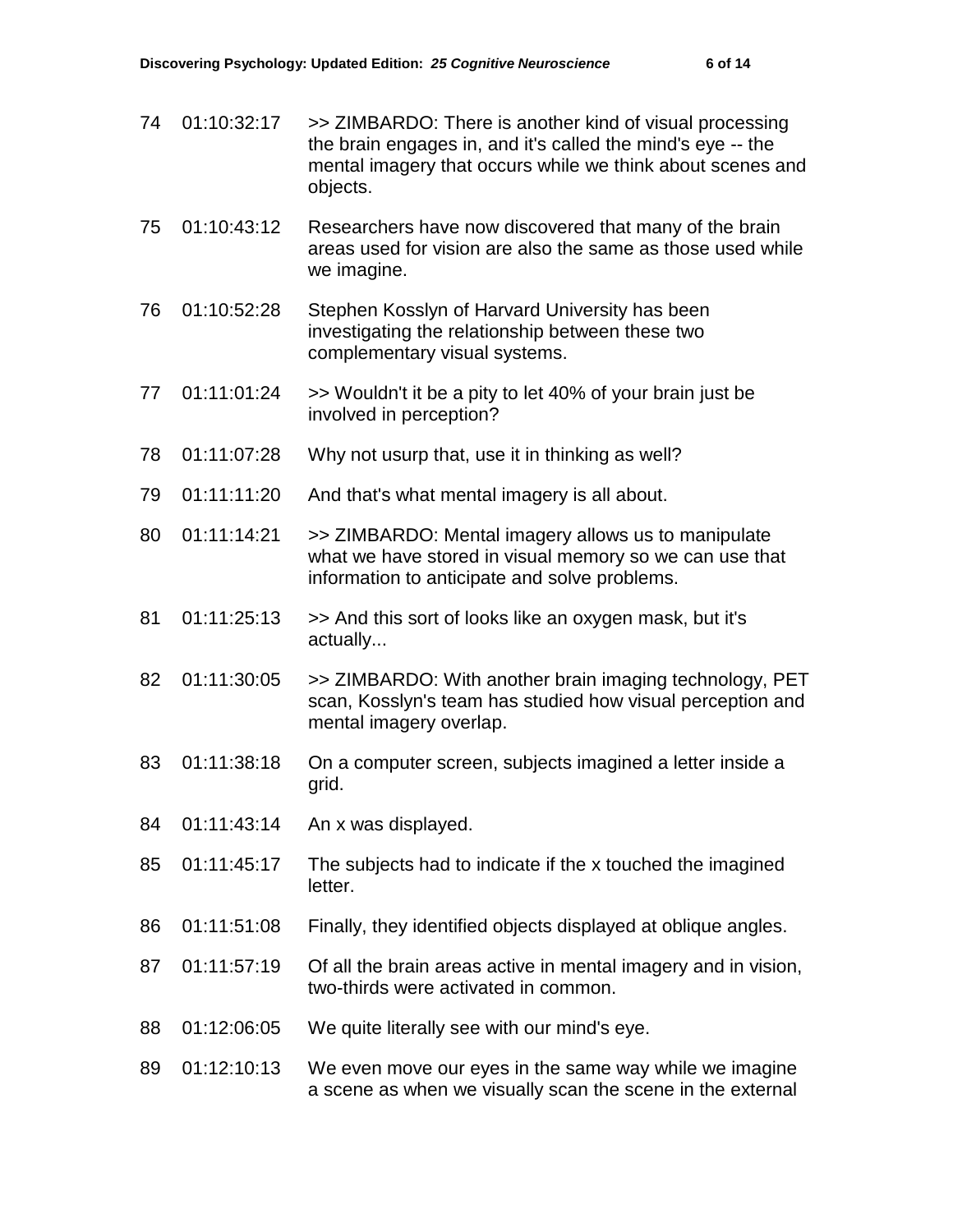world.

- 90 01:12:17:12 For example, think of your living room.
- 91 01:12:19:24 As you do, you'll scan the walls looking for details.
- 92 01:12:25:00 Count the windows, even zoom in on objects in about the same amount of time as you would if you were actually viewing it.
- 93 01:12:36:01 >> When you generate an image, you're conjuring it up.
- 94 01:12:39:08 Often you actually build up an image by putting parts on it.
- 95 01:12:43:03 So you've got forming images.
- 96 01:12:45:01 You've got image inspection which can involve scanning around or zooming in interpreting patterns and images.
- 97 01:12:52:20 You've got holding on to images over time and image transformations which include rotating, expanding, bending various kinds of other things.
- 98 01:13:00:09 Each of those abilities is carried out by a host of separate processes.
- 99 01:13:05:19 We can piggyback on this enormously complicated system that helps us navigate in the world to also anticipate what we would do or to think about possibilities that don't exist currently.
- 100 01:13:19:15 >> ZIMBARDO: Using fMRI, researchers have revealed how the brain is changed by what it experiences; how it is dynamic, never static; how brain structure is changed by brain functions.
- 101 01:13:31:24 It is, in a sense, a plastic brain reshaped by what it learns, remembers and practices.
- 102 01:13:37:23 A powerful example of this responsive brain is learning how to read.
- 103 01:13:42:28 Mastering the complex collection of symbols that represent language is one of childhood's greatest challenges.
- 104 01:13:48:27 It is a learned skill that or time reorganizes our plastic brain.
- 105 01:13:55:13 To understand how the brain adapts to reading, John Gabrieli of Stanford University presents subjects with a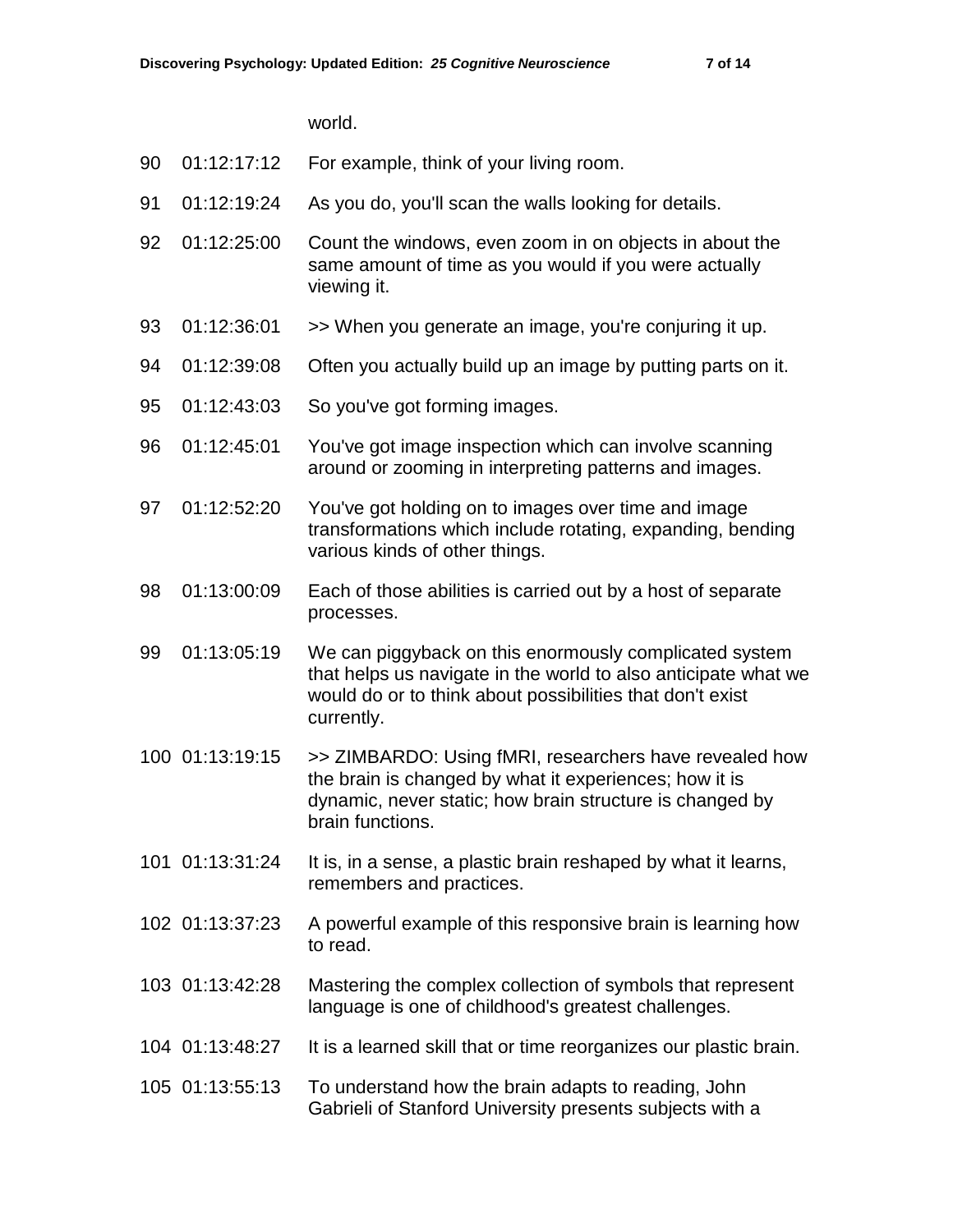difficult task -- reading text presented backwards.

- 106 01:14:09:09 >> The subject will go into the scanner and perform with words presented mirror-reversed.
- 107 01:14:14:14 And they will perform very slowly and make many mistakes.
- 108 01:14:19:04 After they come out of the scanner we have them practice the task many times in the laboratory until they get much better at doing the task.
- 109 01:14:27:27 >> ZIMBARDO: After thousands of trials, the effort of deciphering the text becomes less conscious, more automatic.
- 110 01:14:35:05 When the subject is expert, it's back to the scanner again.
- 111 01:14:40:21 >> So we have before-and-after snapshots of their brain when they're not good at doing the mirror-reverse text reading versus when they're very good at doing that.
- 112 01:14:51:02 During the initial phase of poor performance, we see lots of activity in the right parietal cortex, a part of the brain that's very involved in visual spatial thinking, and that we interpret as people doing mental flipping of letters.
- 113 01:15:05:12 After people become very good, we see activity in that part of the brain decline -- in fact, disappear -- and now lots of areas in the verbal left hemisphere become active.
- 114 01:15:15:10 It's as if the left hemisphere, the language hemisphere, has gained skill now in dealing with this unusual presentation of letters and your normal language systems can come into play and take full advantage of everything you know about words and letters.
- 115 01:15:29:17 The shift must reflect that when we initially do a task that we're poor at we just don't have the information we need to do well at it.
- 116 01:15:37:11 Through trial and error and struggle and great effort, our minds acquire new information that lets us approach the task differently.
- 117 01:15:45:10 But it must take some time for the brain to get that information in such a way that it can use it -- until enough knowledge is gained through experience to allow other parts of the brain to take over and do a really terrific job.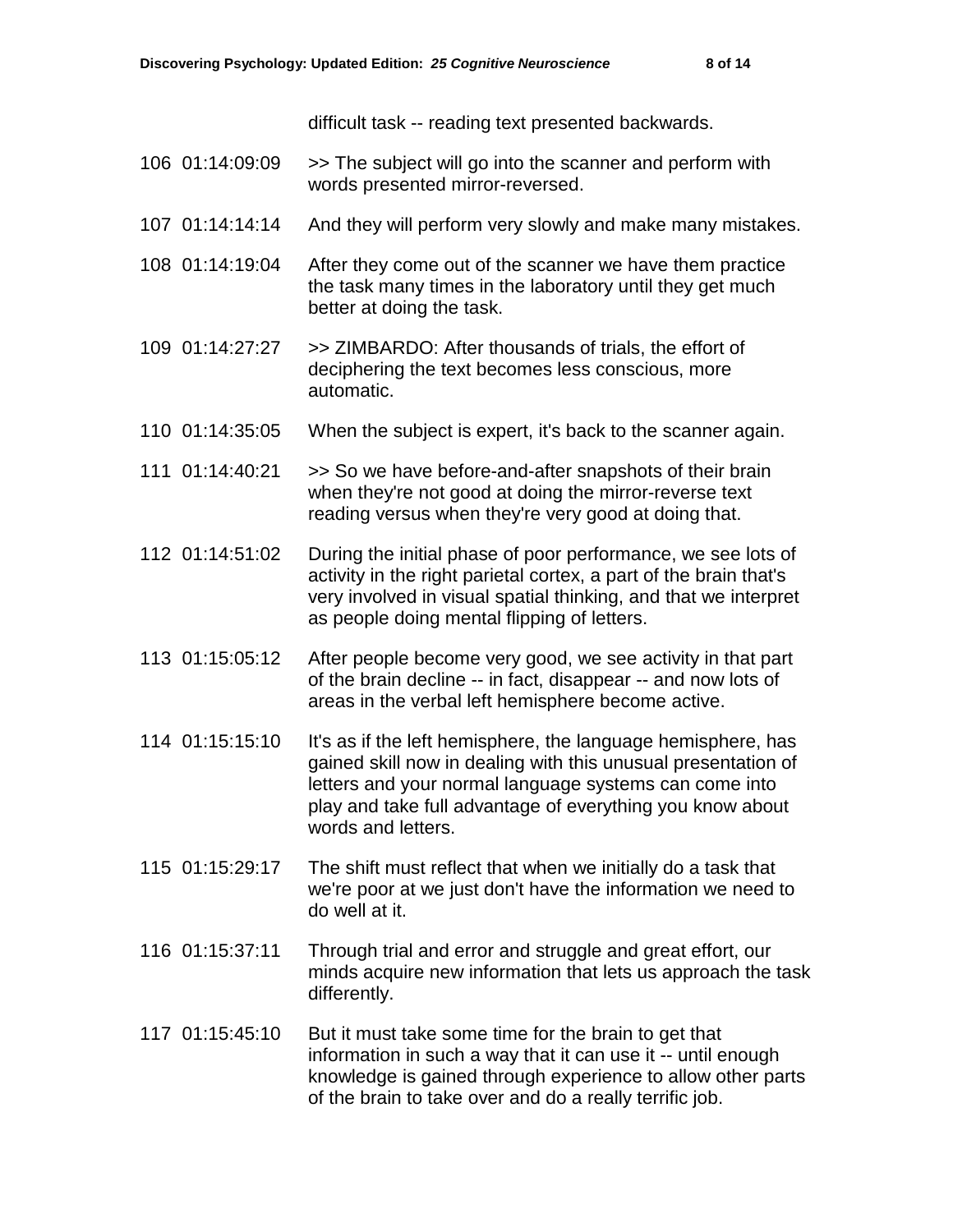- 118  $01:15:58:25$  > She climbed to the tippity- top of the tree.
- 119 01:16:02:05 Gazing out on the world she sobbed, 'Where could Mom be?'" >> ZIMBARDO: This kind of practice combined with brain plasticity is the foundation of a child's ability to read.
- 120 01:16:12:23 But for some, reading is a skill that can take years to master.
- 121 01:16:17:07 For children with dyslexia, the challenge is more than a vision problem -- it lies in the spoken part of language.
- 122 01:16:25:19 >> That can be exemplified by the following little game you can play with yourself, okay?
- 123 01:16:32:21 How do you say the word "plate" without the first sound the first phoneme, "p"?
- 124 01:16:40:20 And the answer to that is, "late."
- 125 01:16:44:21 Now, individuals who are dyslexic -- who are completely intelligent; have had very successful lives, even as adults many times cannot play these simple games.
- 126 01:16:55:13 >> ZIMBARDO: Phonemes are the smallest units of sound within words.
- 127 01:16:59:10 For example: All together form the word "speech."
- 128 01:17:09:29 >> Speech.
- 129 01:17:12:02 >> ZIMBARDO: These sounds, essential for decoding spoken language, are also the building blocks of reading and writing.
- 130 01:17:21:09 In normal conversation phonemes can be as short as eight milliseconds.
- 131 01:17:26:02 Phonemic awareness requires processing by a high-speed language area of the brain usually located in the left hemisphere.
- 132 01:17:34:23 But for many children with dyslexia this area fails to activate.
- 133 01:17:39:21 It's a problem that interferes with their ability to read.
- 134 01:17:45:28 To solve this problem, Paula Tallal of Rutgers University has developed computer games that capitalize on how the brain changes as skills are mastered.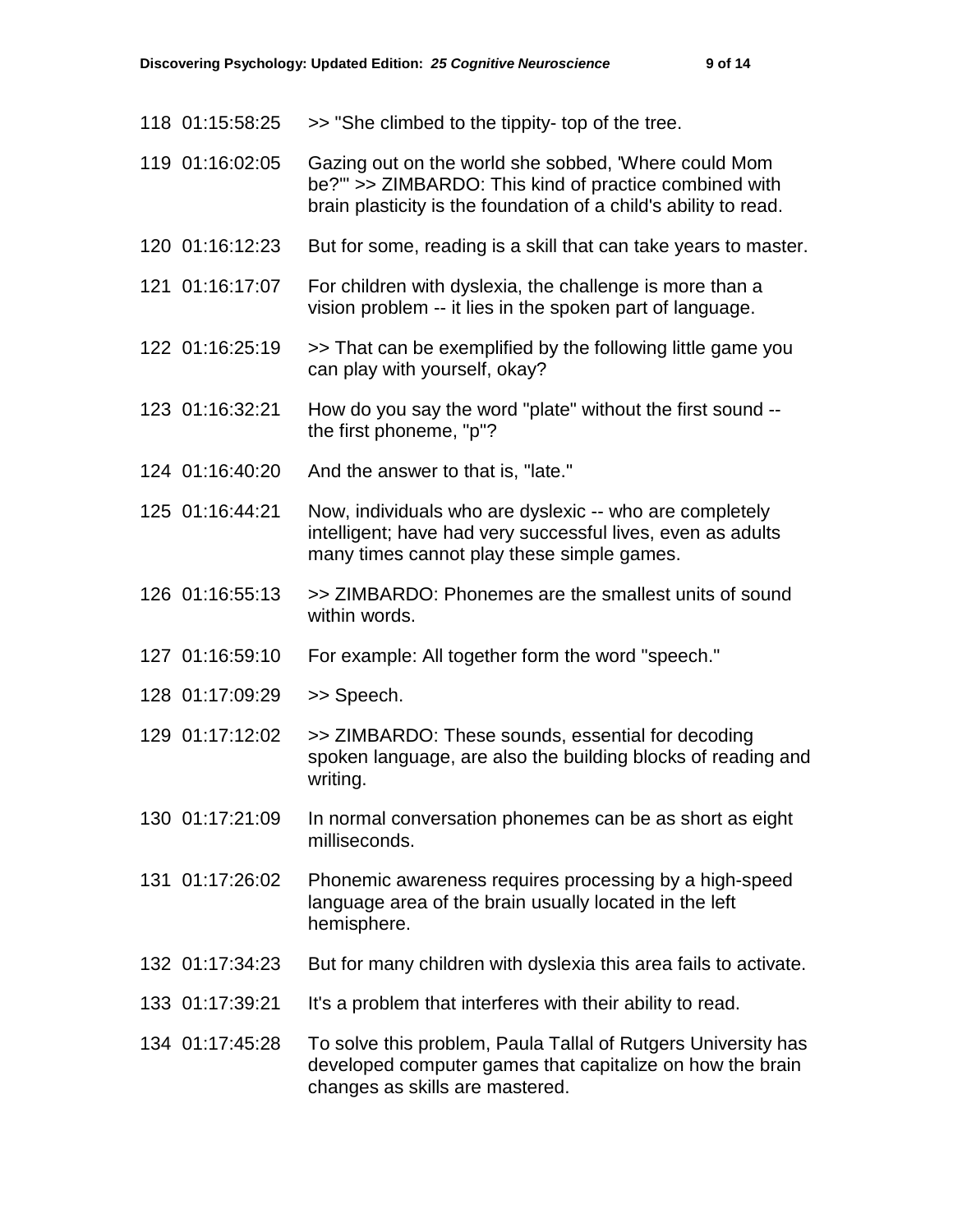- 135 01:17:56:06 ( *computer saying phonemes* ) The computer slows and amplifies the phonemes enough for a child to hear and process them.
- 136 01:18:06:10 ( *computer dings* ) >> ZIMBARDO: Through thousands of reward-driven trials the games teach the skill of decoding phonemes.
- 137 01:18:16:12 For kids, it's just plain fun.
- 138 01:18:19:11 ( *computer dings* ) >> Each individual playing these games are getting a completely one-on-one, unique experience mouse-click by mouse-click, minute by minute, which would be very, very difficult to duplicate even with the best teacher or therapist.
- 139 01:18:40:03 ( *computer saying phonemes* ) ( *computer making squeaks* ) The computer is able to make these very small and subtle and organized changes to exactly map onto the individual's neural- processing abilities at the moment and change as the individual improves.
- 140 01:18:59:24 >> ZIMBARDO: Repetitive practice with feedback moves the phoneme- decoding skill where it belongs- - into the highspeed language area of the brain.
- 141  $01:19:10:14$  >> "The duck-billed lizard had a mouth..."
- 142 01:19:14:17 >> ZIMBARDO: The result is a dramatic improvement in reading ability for these children with dyslexia after only a few weeks of training.
- 143 01:19:24:05 >> We're very encouraged by these results, and I think they're a testament to how important it is to understand the neural basis of oral language before we move into the written-language training.
- 144 01:19:40:11 >> ZIMBARDO: From vision and brain plasticity researchers have moved into exciting new areas with fMRI-based investigations.
- 145 01:19:49:05 One is the study of social influences on the brain.
- 146 01:19:52:15 Social psychologists and neuroscientists have joined forces to explore aspects of behavior once thought impossible to locate.
- 147 01:20:01:07 Mahzarin Banaji of Yale University has studied where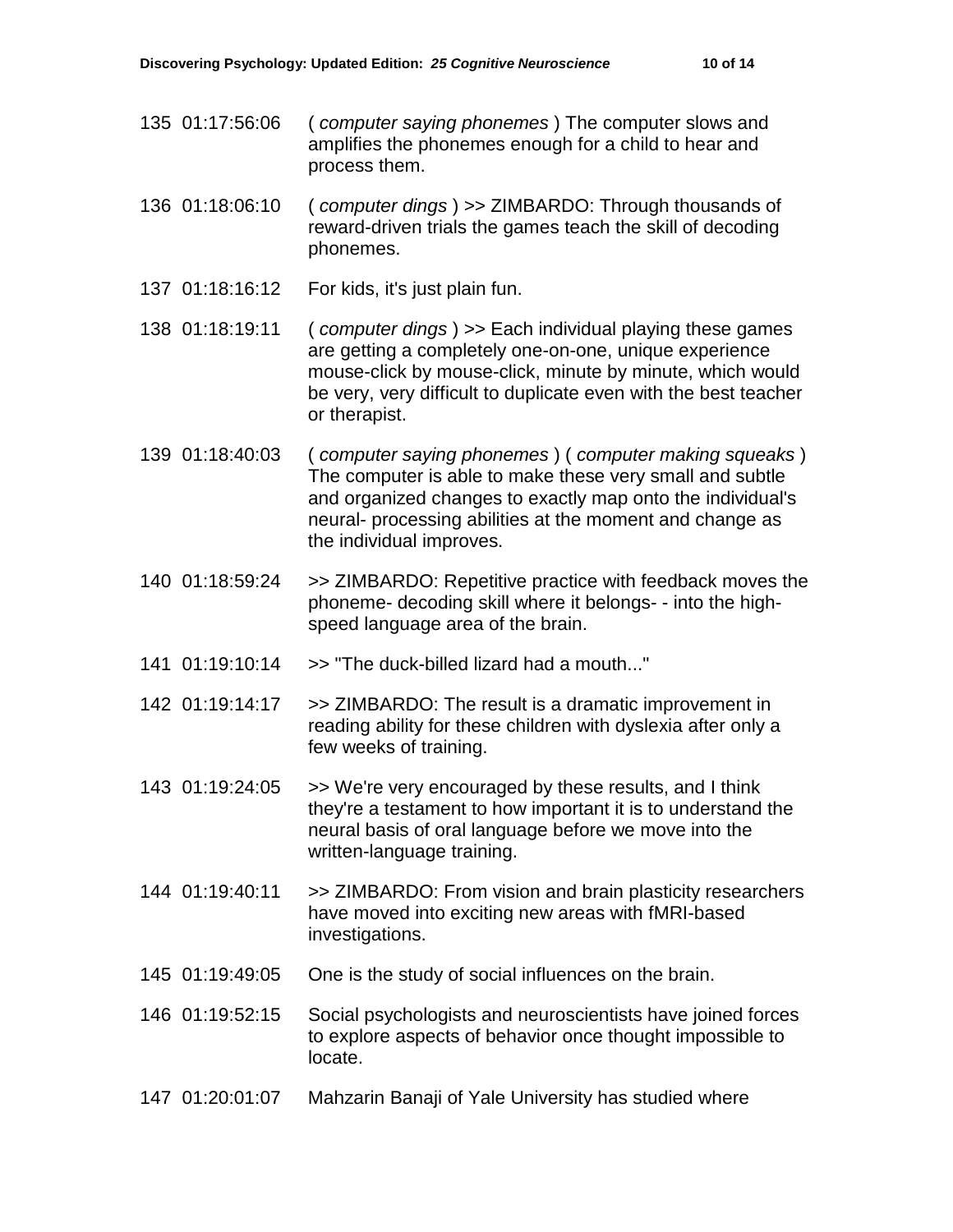prejudice lies hidden in the brain.

- 148 01:20:08:00 >> The human mind is incredibly adept at learning very quickly who sits where, what fits with what.
- 149 01:20:19:09 The question that's of interest to us is once you've learned that association, once you've learned that fact, how are you going to use it in judging a person about whom you may not know very much at all?
- 150 01:20:30:17 >> ZIMBARDO: Our minds are full of knowledge about the status of social groups -- information we have learned and stored unconsciously from the culture around us.
- 151 01:20:42:06 These biased attitudes can be an automatic part of our behavior even when we consciously claim to be tolerant.
- 152 01:20:51:05 How do they affect our ability to serve as jurors?
- 153 01:20:56:21 Or to react correctly in high- stress, high-speed situations?
- 154 01:21:02:18 Are they the difference between life and death?
- 155 01:21:07:08 >> Hi, Amanda.
- 156 01:21:08:19 Today we're going to ask you some...
- 157 01:21:10:20 >> ZIMBARDO: To uncover these hidden attitudes, Banaji has adapted the Implicit Attitudes Test, or IAT, to measure reaction time when we pair positive and negative values to unfamiliar black and white faces.
- 158 01:21:25:04 >> The IAT measures the strength of association between two concepts.

159 01:21:30:25 You can imagine how quickly can one pair words like "love," "joy," "peace" -- things that mean good things with the category "African American"; with the category "European American."

- 160 01:21:42:23 The speed with which the two can be connected is an indirect measure of one's level of prejudice towards the group.
- 161 01:21:51:14 >> ZIMBARDO: Banaji and her colleague Anthony Greenwald of the University of Washington have captured thousands of IAT responses from respondents on the Web.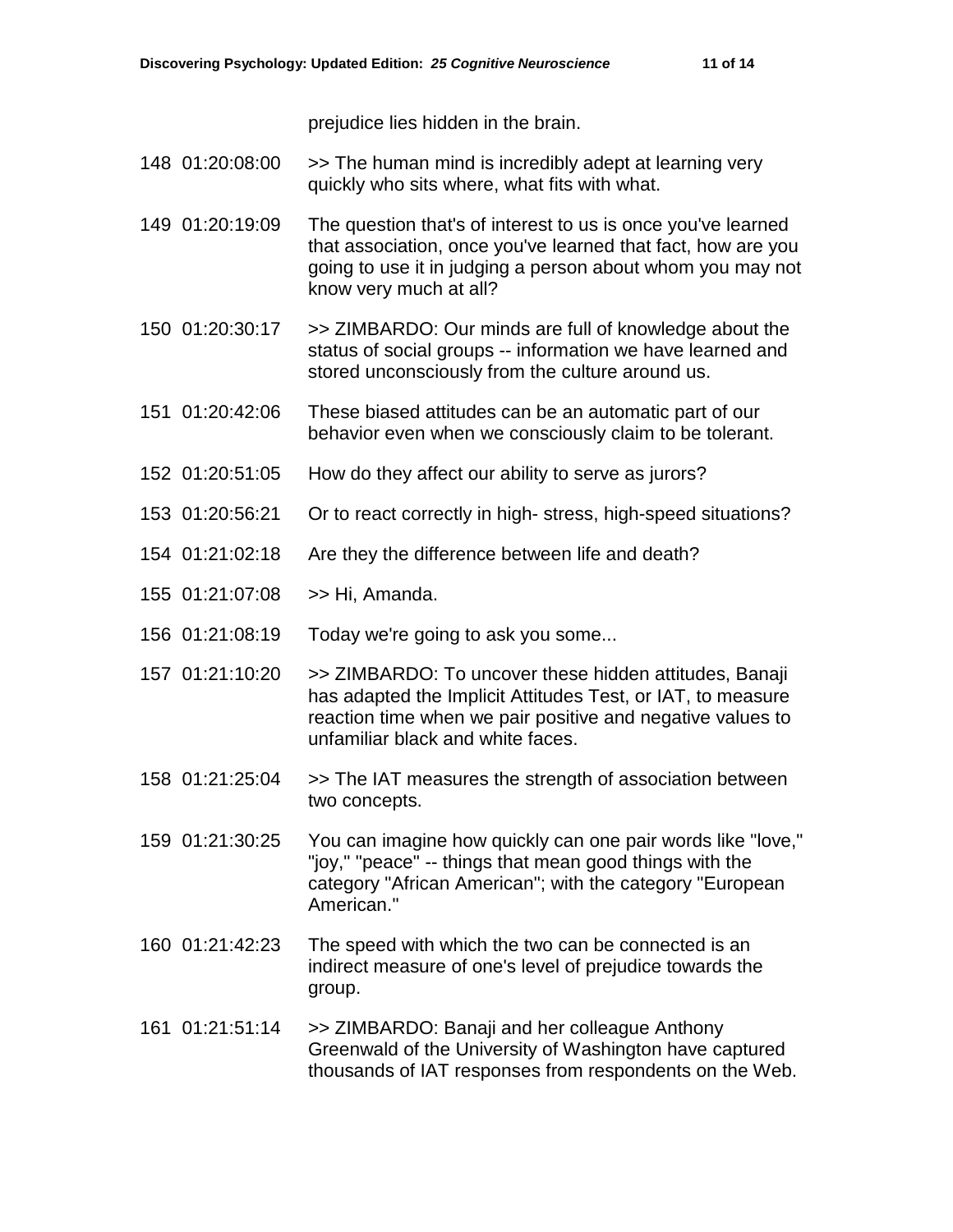- 162 01:22:02:04 These data have yielded some expected and also unexpected results.
- 163 01:22:07:06 >> White Americans show what we might call an "in-group preference" -- that is, they show a swiftness to associate white with good and black with bad.
- 164 01:22:17:17 African Americans show an interesting pattern.
- 165 01:22:21:01 On average, they show no bias.
- 166 01:22:23:09 About half the African Americans who take this test are showing a pro-black preference -- that is, they're faster to associate black with good than white with good.
- 167 01:22:34:24 But the other half are showing quite the opposite.
- 168 01:22:37:23 They're showing a fast association between white and good, even though they're black.
- 169 01:22:42:28 And this raises the question of the importance of culture.
- 170 01:22:48:15 >> ZIMBARDO: If a positive value for white can overpower our conscious attitudes it should be stored and visible deep within the brain in its emotional center, the amygdala.
- 171 01:23:01:24 To see if her IAT results correlated with amygdala activity Banaji turned to neuroscientist Liz Phelps.
- 172 01:23:10:05 >> When you learn something in the environment fearful or negative the amygdala will become involved.
- 173 01:23:16:28 So we would expect if the amygdala is important in emotional learning and memory, in general that it would also be important in learning about the evaluation of social groups and the emotional properties that we assign to social groups.
- 174 01:23:32:08 >> ZIMBARDO: First, white participants were tested for an external indicator of amygdala response.
- 175 01:23:40:18 When you hear a loud noise you startle and involuntarily blink your eyes.
- 176 01:23:45:18 ( *electronic noise* ) The strength of this eye-blink reflex can be measured as a baseline.
- 177 01:23:52:14 ( *electronic noise* ) If an emotionally charged image like a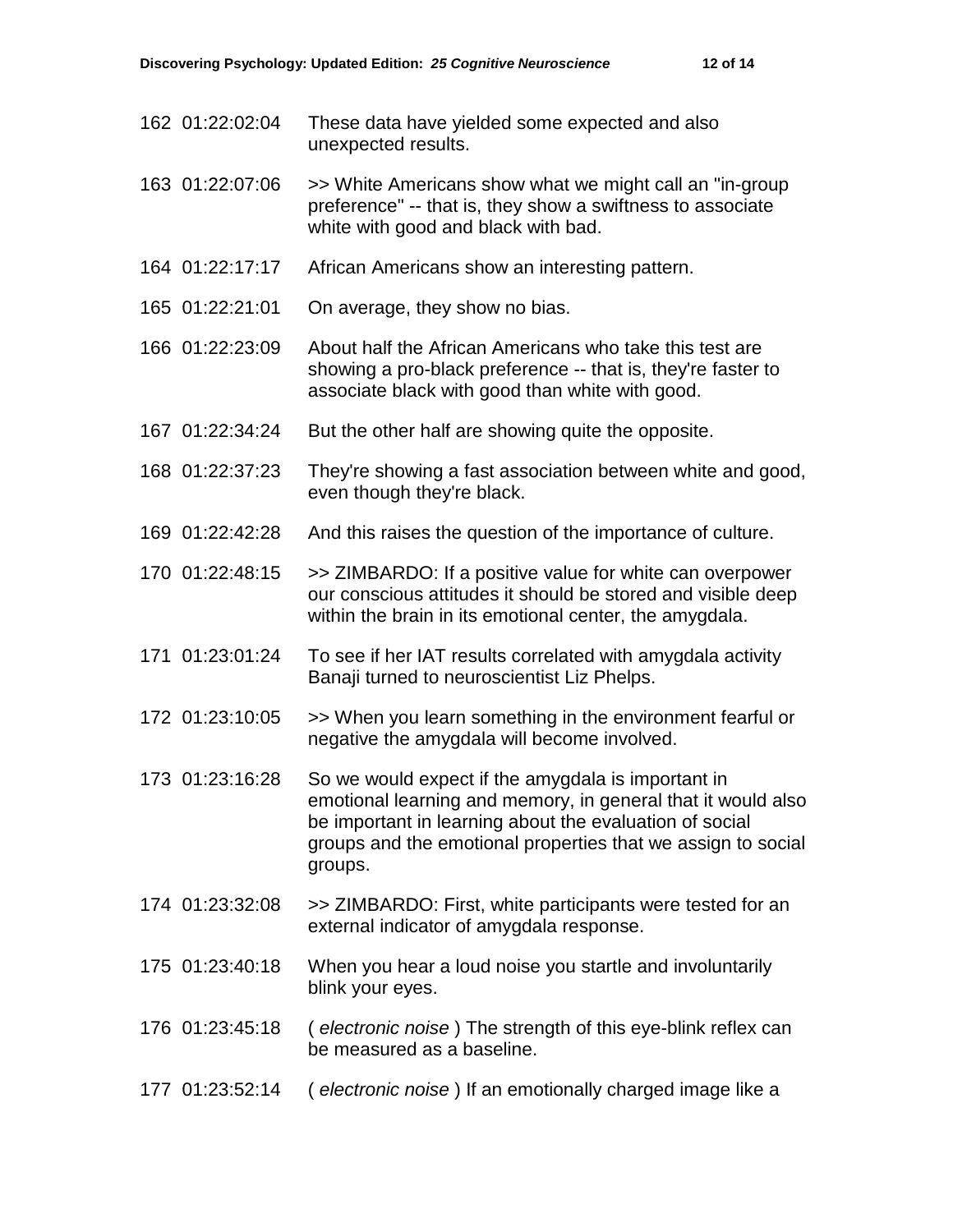face is added, the intensity of your response typically increases.

- 178 01:24:00:22 ( *electronic noise* ) Most white participants blinked more strongly when presented with unfamiliar black faces...
- 179 01:24:07:03 ( *electronic noise* ) ...an unconscious indication of fear or dislike of them.
- 180 01:24:12:21 ( *electronic noise* ) Later, in the scanner, their amygdala activity was measured directly.
- 181 01:24:19:27 >> And what was interesting is that we found a correlation.
- 182 01:24:24:09 Those subjects who showed greater amygdala activation tended to show greater startle response to the black faces.
- 183 01:24:33:21 >> These sorts of correlations indicate the extent to which culture produces its influence at every single level.
- 184 01:24:44:10 The big question, of course, remains as to what it is these measures predict in the real world.
- 185 01:24:50:26 Does it matter if a police officer has a large IAT score?
- 186 01:24:55:07 Is such a police officer more likely to shoot at somebody who is black than somebody who is white?
- 187 01:25:03:09 These are not experiments that have been done, but this is indeed where the field is going.
- 188 01:25:08:22 It is for the next few decades to discover.
- 189 01:25:14:12 >> ZIMBARDO: In our next program, we'll move from this micro view of brain cells to a macro view that has given rise to another new branch of psychology -- cultural psychology, the study of how culture shapes our thinking, feeling and actions.
- 190 01:25:28:07 For *Discovering Psychology,* I'm Philip Zimbardo.
- 191 01:25:34:16 [Captioned by The Caption Center WGBH Educational Foundation]
- 192 01:26:10:00 >> *Funding for this program is provided by Annenberg/CPB to advance excellent teaching* .
- 193 01:26:21:01 >> *For information about this and other Annenberg/CPB programs, call 1-800-LEARNER and visit us at*